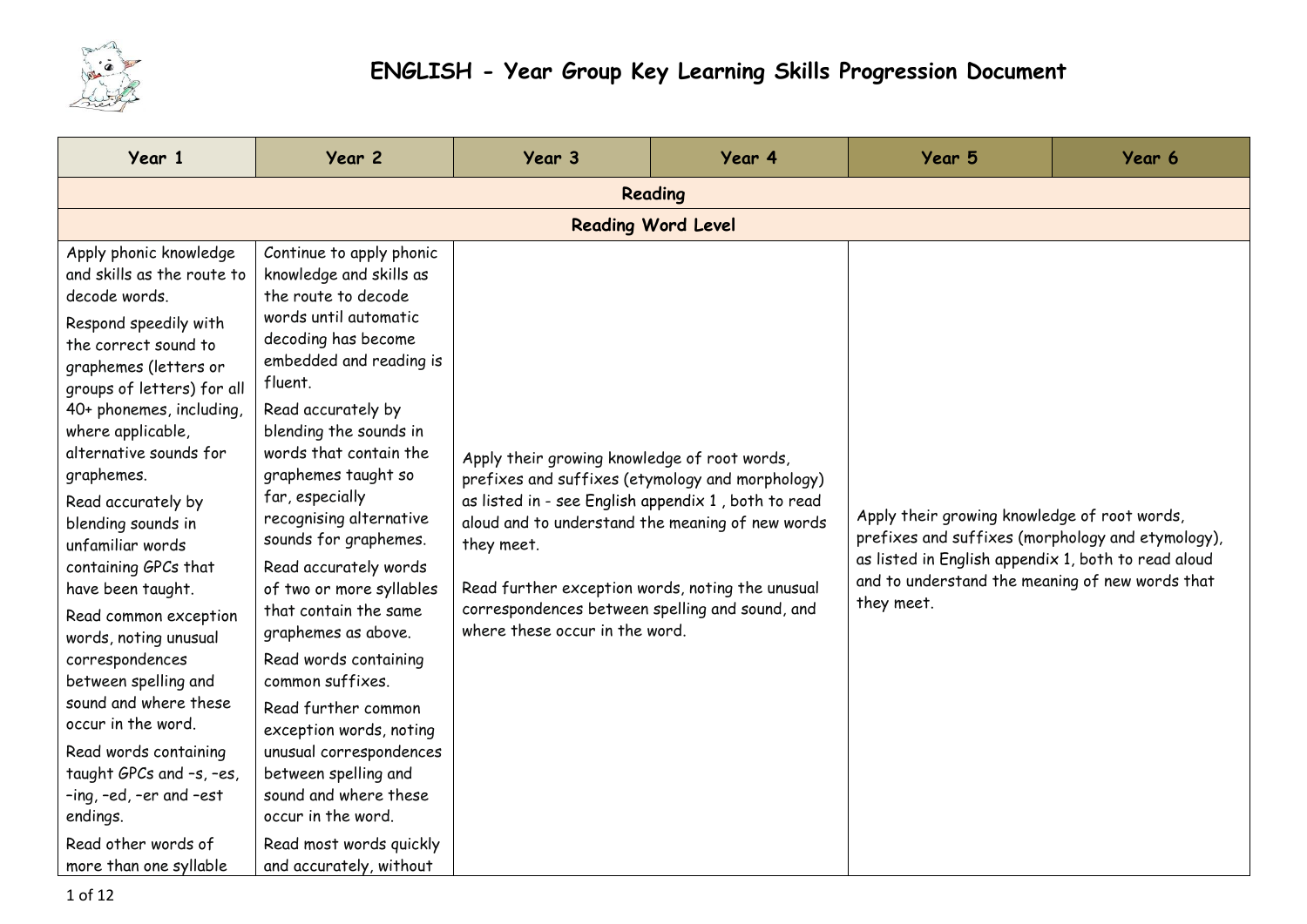| Year 1                                                                                                                                                                                                                                                                                                                                                                                                                                                              | Year 2                                                                                                                                                                                                                                                                                                                                                         | Year 3 | Year 4 | Year 5 | Year 6 |
|---------------------------------------------------------------------------------------------------------------------------------------------------------------------------------------------------------------------------------------------------------------------------------------------------------------------------------------------------------------------------------------------------------------------------------------------------------------------|----------------------------------------------------------------------------------------------------------------------------------------------------------------------------------------------------------------------------------------------------------------------------------------------------------------------------------------------------------------|--------|--------|--------|--------|
| that contain taught<br>GPCs.<br>Read words with<br>contractions [for<br>example, I'm, I'll, we'll],<br>and understand that the<br>apostrophe represents<br>the omitted letter(s).<br>Read books aloud,<br>accurately, that are<br>consistent with their<br>developing phonic<br>knowledge and that do<br>not require them to use<br>other strategies to work<br>out words.<br>Reread these books to<br>build up their fluency<br>and confidence in word<br>reading. | overt sounding and<br>blending, when they have<br>been frequently<br>encountered.<br>Read aloud books closely<br>matched to their<br>improving phonic<br>knowledge, sounding out<br>unfamiliar words<br>accurately, automatically<br>and without undue<br>hesitation.<br>Reread these books to<br>build up their fluency<br>and confidence in word<br>reading. |        |        |        |        |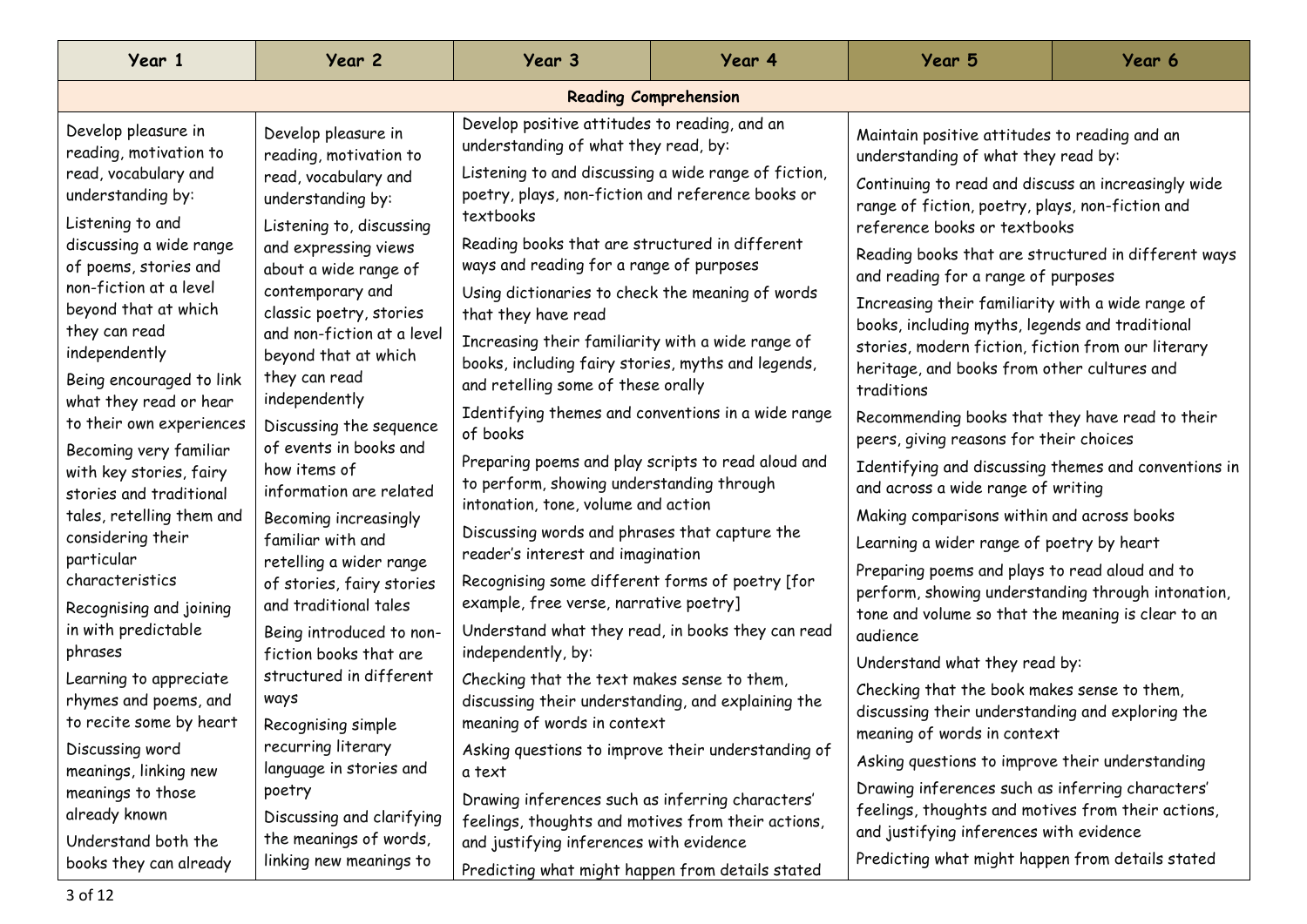| Year 1                                                                                                                                                                                                                                                                                                                                                                                                                       | Year 2                                                                                                                                                                                                                                                                                                                                                                                                                                         | Year 3                                                                                                                                                                                                                                                                                                                                                                                                               | Year 4 | Year 5                                                                                                                                                                                                                                                                                                                                                                                                                                                                                                                         | Year 6 |
|------------------------------------------------------------------------------------------------------------------------------------------------------------------------------------------------------------------------------------------------------------------------------------------------------------------------------------------------------------------------------------------------------------------------------|------------------------------------------------------------------------------------------------------------------------------------------------------------------------------------------------------------------------------------------------------------------------------------------------------------------------------------------------------------------------------------------------------------------------------------------------|----------------------------------------------------------------------------------------------------------------------------------------------------------------------------------------------------------------------------------------------------------------------------------------------------------------------------------------------------------------------------------------------------------------------|--------|--------------------------------------------------------------------------------------------------------------------------------------------------------------------------------------------------------------------------------------------------------------------------------------------------------------------------------------------------------------------------------------------------------------------------------------------------------------------------------------------------------------------------------|--------|
| read accurately and<br>fluently and those they<br>listen to by:<br>Drawing on what they<br>already know or on<br>background information<br>and vocabulary provided<br>by the teacher<br>Checking that the text<br>makes sense to them as<br>they read, and<br>correcting inaccurate                                                                                                                                          | known vocabulary<br>Discussing their<br>favourite words and<br>phrases<br>Continuing to build up a<br>repertoire of poems<br>learnt by heart,<br>appreciating these and<br>reciting some, with<br>appropriate intonation to<br>make the meaning clear<br>Understanding both the                                                                                                                                                                | and implied<br>Identifying main ideas drawn from more than 1<br>paragraph and summarising these<br>Identifying how language, structure, and<br>presentation contribute to meaning<br>Retrieving and recording information from non-<br>fiction<br>Participating in discussion about both books that<br>are read to them and those they can read for<br>themselves, taking turns and listening to what<br>others say. |        | and implied<br>Summarising the main ideas drawn from more than 1<br>paragraph, identifying key details that support the<br>main ideas<br>Identifying how language, structure and<br>presentation contribute to meaning<br>Discussing and evaluating how authors use language,<br>including figurative language, considering the impact<br>on the reader<br>Distinguishing between statements of fact and<br>opinion                                                                                                            |        |
| reading<br>Discussing the<br>significance of the title<br>and events<br>Making inferences on<br>the basis of what is<br>being said and done<br>Predicting what might<br>happen on the basis of<br>what has been read so<br>far<br>Participating in<br>discussion about what is<br>read to them, taking<br>turns and listening to<br>what others say<br>Explaining clearly their<br>understanding of what is<br>read to them. | books that they can<br>already read accurately<br>and fluently and those<br>that they listen to by:<br>Drawing on what they<br>already know or on<br>background information<br>and vocabulary provided<br>by the teacher<br>Checking that the text<br>makes sense to them as<br>they read, and<br>correcting inaccurate<br>reading<br>Making inferences on<br>the basis of what is<br>being said and done<br>Answering and asking<br>questions |                                                                                                                                                                                                                                                                                                                                                                                                                      |        | Retrieving, recording and presenting information<br>from non-fiction<br>Participating in discussions about books that are<br>read to them and those they can read for<br>themselves, building on their own and others' ideas<br>and challenging views courteously<br>Explaining and discussing their understanding of<br>what they have read, including through formal<br>presentations and debates, maintaining a focus on<br>the topic and using notes where necessary<br>Providing reasoned justifications for their views. |        |
|                                                                                                                                                                                                                                                                                                                                                                                                                              | Predicting what might<br>happen on the basis of<br>what has been read so                                                                                                                                                                                                                                                                                                                                                                       |                                                                                                                                                                                                                                                                                                                                                                                                                      |        |                                                                                                                                                                                                                                                                                                                                                                                                                                                                                                                                |        |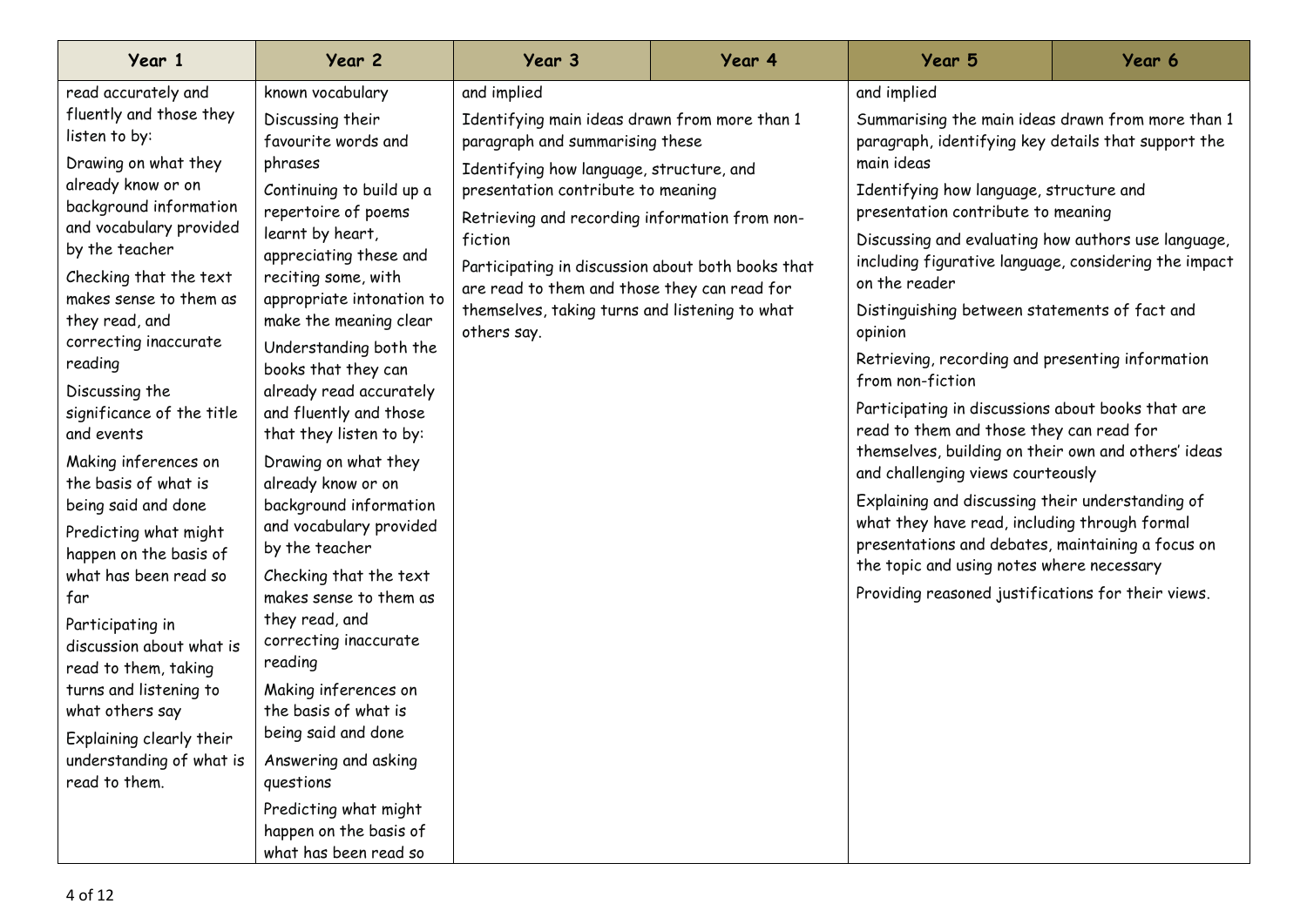| Year 1 | Year 2                                                                                                                                                                                                                                                                                                                                                                                        | Year 3 | Year 4 | Year 5 | Year 6 |
|--------|-----------------------------------------------------------------------------------------------------------------------------------------------------------------------------------------------------------------------------------------------------------------------------------------------------------------------------------------------------------------------------------------------|--------|--------|--------|--------|
|        | far<br>Participating in<br>discussion about books,<br>poems and other works<br>that are read to them<br>and those that they can<br>read for themselves,<br>taking turns and<br>listening to what others<br>say<br>Explaining and discussing<br>their understanding of<br>books, poems and other<br>material, both those<br>that they listen to and<br>those that they read for<br>themselves. |        |        |        |        |
|        |                                                                                                                                                                                                                                                                                                                                                                                               |        |        |        |        |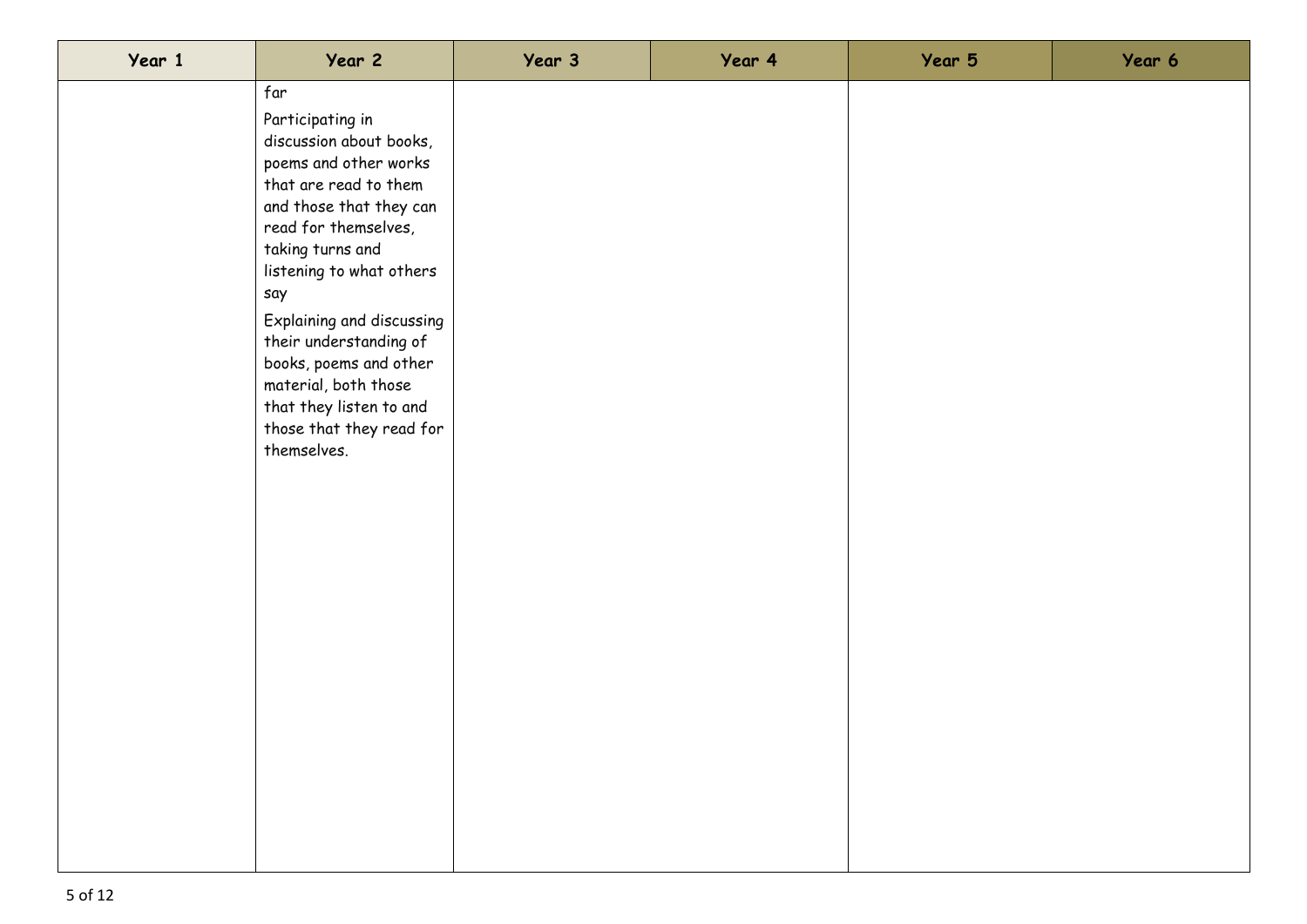| Year 1                                                                                                                                                                                                                                                                                                                                                                                                                                                                                      | Year 2                                                                                                                                                                                                                                                                                                                                                                                                                                                                                    | Year 3                                                                                                                                                                                                                                                                                                                                                                                                                                                                                                          | Year 4                                                                                                                                                                                                                                                                                                                                                                                                                                                                        | Year 5                                                                                                                                                                                                                                                                                                                                                                                                                                      | Year 6                                                                                                                                                                                                                                                                                                                                                                                                                                                          |  |  |  |  |
|---------------------------------------------------------------------------------------------------------------------------------------------------------------------------------------------------------------------------------------------------------------------------------------------------------------------------------------------------------------------------------------------------------------------------------------------------------------------------------------------|-------------------------------------------------------------------------------------------------------------------------------------------------------------------------------------------------------------------------------------------------------------------------------------------------------------------------------------------------------------------------------------------------------------------------------------------------------------------------------------------|-----------------------------------------------------------------------------------------------------------------------------------------------------------------------------------------------------------------------------------------------------------------------------------------------------------------------------------------------------------------------------------------------------------------------------------------------------------------------------------------------------------------|-------------------------------------------------------------------------------------------------------------------------------------------------------------------------------------------------------------------------------------------------------------------------------------------------------------------------------------------------------------------------------------------------------------------------------------------------------------------------------|---------------------------------------------------------------------------------------------------------------------------------------------------------------------------------------------------------------------------------------------------------------------------------------------------------------------------------------------------------------------------------------------------------------------------------------------|-----------------------------------------------------------------------------------------------------------------------------------------------------------------------------------------------------------------------------------------------------------------------------------------------------------------------------------------------------------------------------------------------------------------------------------------------------------------|--|--|--|--|
|                                                                                                                                                                                                                                                                                                                                                                                                                                                                                             | Writing                                                                                                                                                                                                                                                                                                                                                                                                                                                                                   |                                                                                                                                                                                                                                                                                                                                                                                                                                                                                                                 |                                                                                                                                                                                                                                                                                                                                                                                                                                                                               |                                                                                                                                                                                                                                                                                                                                                                                                                                             |                                                                                                                                                                                                                                                                                                                                                                                                                                                                 |  |  |  |  |
|                                                                                                                                                                                                                                                                                                                                                                                                                                                                                             | <b>Spelling</b>                                                                                                                                                                                                                                                                                                                                                                                                                                                                           |                                                                                                                                                                                                                                                                                                                                                                                                                                                                                                                 |                                                                                                                                                                                                                                                                                                                                                                                                                                                                               |                                                                                                                                                                                                                                                                                                                                                                                                                                             |                                                                                                                                                                                                                                                                                                                                                                                                                                                                 |  |  |  |  |
| Spell words that include<br>the sounds that have<br>been taught.<br>Spell days of the week.<br>Name the letters of the<br>alphabet in order and<br>use letter names to say<br>when the same sound is<br>spelt differently<br>spell plural nouns and<br>some verbs by adding -s<br>or -es.<br>Use the prefix un- to<br>change the meaning of<br>words.<br>Spell words ending in -<br>ing, -ed, -er and -est.<br>Remember sentences<br>the teacher reads and<br>write them down<br>correctly. | Spell correctly by<br>sounding out words.<br>Spell words including<br>letter blends that sound<br>the same but are spelt<br>differently (including<br>common homophones)<br>(e.g. their/there,<br>two/to/too.).<br>Spell more contractions<br>and words with the<br>possessive apostrophe.<br>Know the difference<br>between homophones<br>and near homophones.<br>Add suffixes to spell<br>longer words.<br>Remember sentences<br>the teacher reads and<br>write them down<br>correctly. | Know key words and<br>spell most of the words<br>on the Y3/Y4 spelling<br>list.<br>Use further prefixes<br>and suffixes and<br>understand how to add<br>them to root words (eq.<br>dis-/mis-/re-, -ly.)<br>Spell further<br>homophones.<br>Spell words that are<br>often misspelt from<br>words taught so far.<br>Use the first two or<br>three letters of a word<br>to check its spelling in a<br>dictionary.<br>Write from memory<br>simple sentences<br>including words and<br>punctuation taught so<br>tar. | Follow the Y3 spelling<br>rules and spell most of<br>the words on the Y3/4<br>word list.<br>Use further prefixes<br>and suffixes and<br>understand how to add<br>them.<br>Spell further<br>homophones.<br>Spell words that are<br>often misspelt from the<br>Y3/4 word list.<br>Use the first two or<br>three letters of a word<br>to check its spelling in a<br>dictionary.<br>Write from memory<br>simple sentences<br>including words and<br>punctuation taught so<br>far. | Spell most of the words<br>on the Y5/Y6 word list.<br>Use further prefixes and<br>suffixes and understand<br>how to add them.<br>Spell some words with<br>silent letters.<br>Continue to understand<br>the difference between<br>homophones & other<br>words often confused.<br>Use the first 3 or 4<br>letters of a word to<br>check spelling or meaning<br>(or both) in a dictionary.<br>Use a thesaurus for<br>alternative word choices. | Spell the words on the<br>Y5/Y6 word list.<br>Use further prefixes<br>and suffixes and<br>understand how to add<br>them.<br>Understand the<br>difference between<br>homophones and other<br>words often confused.<br>Use my spelling rules<br>when I write and<br>understand that some<br>words need to be learnt<br>specifically.<br>Use dictionaries to<br>check the spelling and<br>meaning of words, and a<br>thesaurus for<br>alternative word<br>choices. |  |  |  |  |
|                                                                                                                                                                                                                                                                                                                                                                                                                                                                                             |                                                                                                                                                                                                                                                                                                                                                                                                                                                                                           |                                                                                                                                                                                                                                                                                                                                                                                                                                                                                                                 |                                                                                                                                                                                                                                                                                                                                                                                                                                                                               |                                                                                                                                                                                                                                                                                                                                                                                                                                             |                                                                                                                                                                                                                                                                                                                                                                                                                                                                 |  |  |  |  |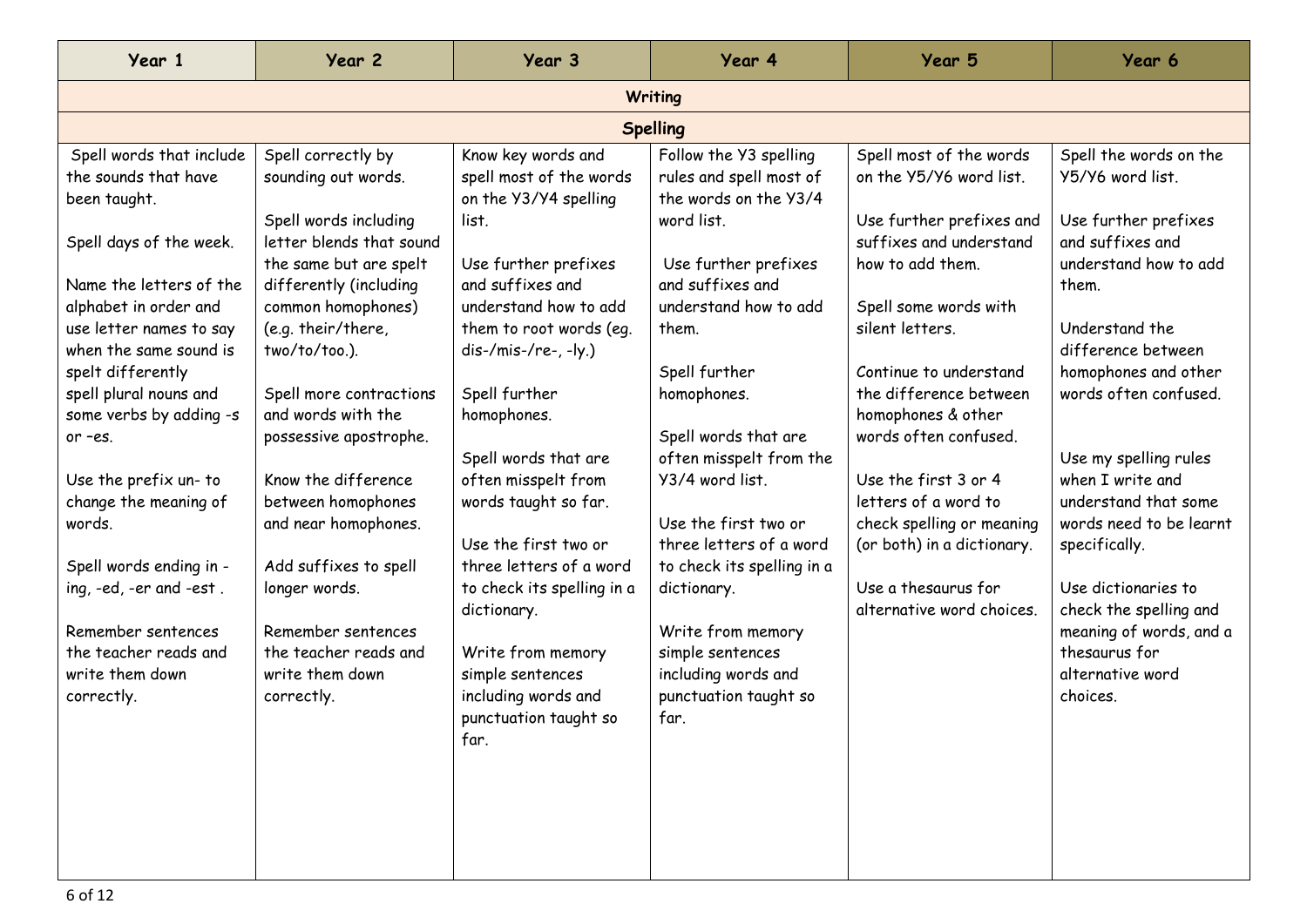| Year 1                                                                                                                                                                                                                         | Year 2                                                                                                                                                                                                                                                                                                           | Year 3                                                                                                                              | Year 4                                                                                                                                                                                   | Year 5                                                                                                                                                                                     | Year 6                                                                                                                                                                                      |  |  |  |
|--------------------------------------------------------------------------------------------------------------------------------------------------------------------------------------------------------------------------------|------------------------------------------------------------------------------------------------------------------------------------------------------------------------------------------------------------------------------------------------------------------------------------------------------------------|-------------------------------------------------------------------------------------------------------------------------------------|------------------------------------------------------------------------------------------------------------------------------------------------------------------------------------------|--------------------------------------------------------------------------------------------------------------------------------------------------------------------------------------------|---------------------------------------------------------------------------------------------------------------------------------------------------------------------------------------------|--|--|--|
| Handwriting                                                                                                                                                                                                                    |                                                                                                                                                                                                                                                                                                                  |                                                                                                                                     |                                                                                                                                                                                          |                                                                                                                                                                                            |                                                                                                                                                                                             |  |  |  |
| Sit correctly at a table<br>and hold a pencil<br>comfortably and<br>correctly.<br>Beginning to write<br>letters correctly.<br>Write capital letters<br>and numbers $0 - 9$ .<br>Know which letters to<br>form in similar ways. | Write lower-case<br>letters to the correct<br>size.<br>Start using some of the<br>diagonal and horizontal<br>strokes needed to join<br>letters.<br>Write capital letters<br>(and numbers) correctly,<br>making sure they are<br>clearly bigger than the<br>lower case letters.<br>Leave spaces between<br>words. | Use the diagonal and<br>horizontal strokes that<br>are needed to join<br>letters.<br>Improve the quality of<br>handwriting.         | Understand which<br>letters are best left un-<br>joined.<br>Improve the quality of<br>handwriting.                                                                                       | Write legibly, fluently<br>and with increasing speed<br>Choose to write in pen or<br>pencil, depending on the<br>task                                                                      | Write legibly, fluently<br>and with increasing<br>speed                                                                                                                                     |  |  |  |
|                                                                                                                                                                                                                                |                                                                                                                                                                                                                                                                                                                  |                                                                                                                                     | Composition                                                                                                                                                                              |                                                                                                                                                                                            |                                                                                                                                                                                             |  |  |  |
| Understand what a<br>sentence is and<br>recognise sentences in<br>reading.<br>Say sentences out loud.                                                                                                                          | Develop a positive<br>attitude towards<br>writing.<br>Develop stamina for<br>writing by: writing about<br>own experiences (real                                                                                                                                                                                  | Organise paragraphs<br>around a theme<br>(e.g. build-up, main<br>events, resolution.)<br>Create settings,<br>characters and plot in | Plan to use the correct<br>structure in m writing,<br>adapting form and style.<br>Open and/or end writing<br>appropriately.                                                              | Plan writing by:<br>identifying the audience<br>& purpose, selecting the<br>appropriate form and<br>using example texts to<br>help me.                                                     | Plan writing by:<br>identifying the audience<br>& purpose, selecting the<br>appropriate form and<br>using example texts to<br>help.                                                         |  |  |  |
| Write sentences:<br>sequencing them to form<br>short narratives or<br>recount events.<br>Write sentences: re-<br>reading what has been<br>written to check that it<br>makes sense.                                             | and fiction); writing<br>about real events;<br>writing poems; and<br>writing for different<br>purposes.<br>Think carefully about<br>what I am going to write<br>by planning (writing                                                                                                                             | stories.<br>Write non-fiction, using<br>simple devices to<br>organise work (e.g.<br>headings and sub-<br>headings.).                | Use increasingly varied<br>vocabulary and grammar.<br>Use a variety of stylistic<br>features for purpose<br>and effect (e.g.<br>alliteration, simile,<br>metaphors,<br>personification). | Plan writing by: noting<br>down my ideas from<br>reading (and sometimes<br>research.).<br>Draft and write by:<br>choosing appropriate<br>grammar and vocabulary<br>for meaning and impact. | Plan writing by: noting<br>and developing initial<br>ideas, using reading and<br>research when<br>necessary.<br>Plan writing by: thinking<br>about how authors have<br>developed characters |  |  |  |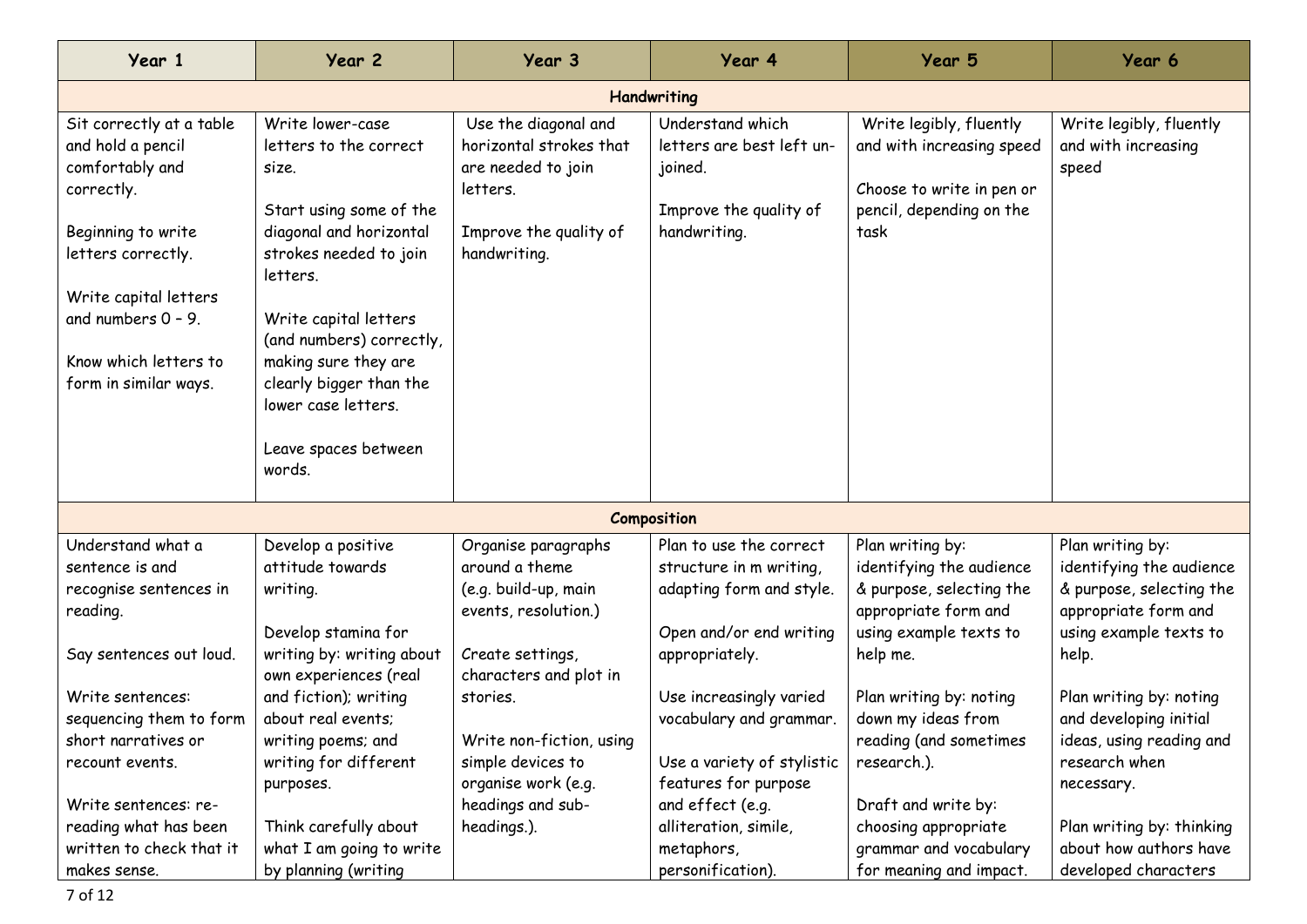| Year 1                   | Year 2                   | Year 3                  | Year 4                   | Year 5                       | Year 6                     |
|--------------------------|--------------------------|-------------------------|--------------------------|------------------------------|----------------------------|
| Discuss what has been    | down ideas/key           | Evaluate and edit,      | Use techniques to        | Use a variety of stylistic   | and settings.              |
| written with the teacher | words/new vocab) and     | learning from the       | engage the reader.       | features for purpose and     |                            |
| or other pupils.         | talking about my ideas.  | effectiveness of my own |                          | effect Draft and write       | Draft and write by:        |
|                          |                          | and others' writing and | Organise paragraphs      | by: using a range of         | selecting appropriate      |
|                          | Make simple changes or   | making improvements.    | around a theme, linking  | devices to develop my        | grammar & vocabulary,      |
|                          | add to writing: after    |                         | them when appropriate    | paragraphs in detail.        | understanding how          |
|                          | evaluating it with       | Evaluate and edit,      |                          |                              | choices change and         |
|                          | others; re-reading to    | improving my writing by | Change paragraph with    | Draft and write by: using    | enhance meaning.           |
|                          | check that it makes      | making changes to       | increasing accuracy 3 Ps | a variety of techniques to   |                            |
|                          | sense; proof-reading for | grammar and vocabulary. | (person/place/point) and | engage the reader.           | Use a variety of stylistic |
|                          | spelling, grammar and    |                         | a T (time).              |                              | features for purpose       |
|                          | punctuation.             | Proof-read for spelling |                          | Draft and write by:          | and effect.                |
|                          |                          | and punctuation.        | Create settings,         | describing settings,         |                            |
|                          | Begin to group ideas     |                         | characters and plot in   | characters and               | Draft and write by:        |
|                          | together in paragraphs.  | Recognise and use the   | stories.                 | atmosphere, and using        | describing settings,       |
|                          |                          | determiners a, an and   |                          | dialogue to convey           | characters and             |
|                          |                          | the appropriately.      | Write non-fiction, using | character and advance        | atmosphere and using       |
|                          |                          |                         | simple devices to        | the action.                  | dialogue to convey         |
|                          |                          |                         | organise work.           |                              | character and move the     |
|                          |                          |                         |                          | Draft and write by:          | action on.                 |
|                          |                          |                         | Evaluate and edit,       | establishing and             |                            |
|                          |                          |                         | learning from the        | maintaining a clear          | Draft and write by:        |
|                          |                          |                         | effectiveness of my own  | purpose and choosing         | using a variety of         |
|                          |                          |                         | and others' writing &    | content effectively to       | techniques to engage       |
|                          |                          |                         | making improvements.     | inform/engage the<br>reader. | the reader.                |
|                          |                          |                         | Evaluate and edit,       |                              | Draft and write by:        |
|                          |                          |                         | improving writing by     | Draft and write by:          | summarising longer         |
|                          |                          |                         | making changes to        | changing paragraph           | passages.                  |
|                          |                          |                         | grammar and vocabulary.  | accurately and               |                            |
|                          |                          |                         |                          | consistently.                | Draft and write by:        |
|                          |                          |                         | Proof-read for spelling  |                              | establishing and           |
|                          |                          |                         | and punctuation.         | Draft and write by: using    | maintaining a clear        |
|                          |                          |                         |                          | other devices to organise    | purpose and choosing       |
|                          |                          |                         | Read own writing to a    | and present my writing       | content effectively to     |
|                          |                          |                         | group or class using     | and to guide the reader.     | inform/engage the          |
|                          |                          |                         | appropriate              | Evaluate and edit by:        | reader.                    |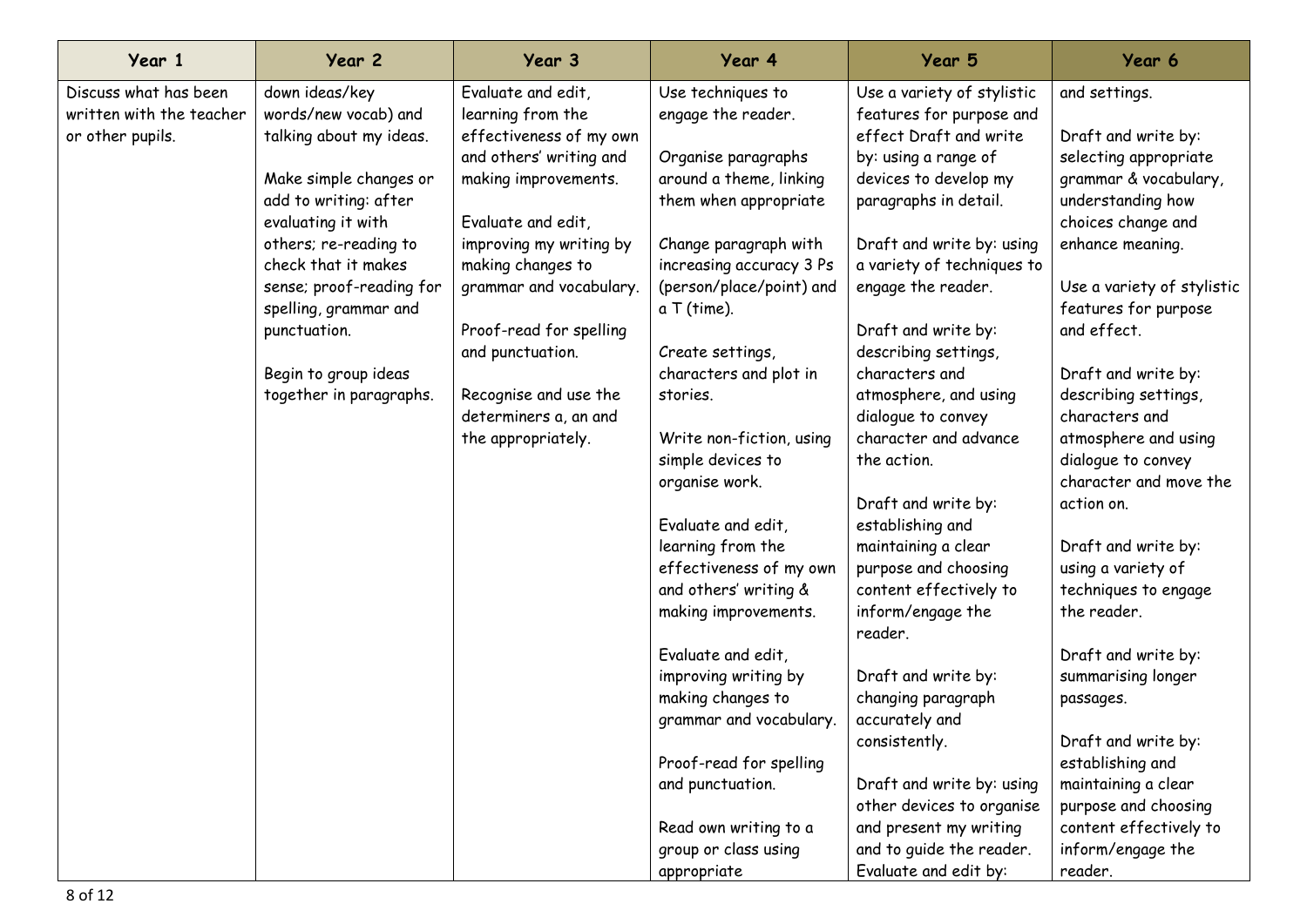| Year 1 | Year 2 | Year 3 | Year 4                                                     | Year 5                                                                                                                                                                                                                                                                                                                                                                                                                                                                              | Year 6                                                                                                                                                                                                                                                                                                                                                                                                                                                                                                                                                                                                                                                                                                                   |
|--------|--------|--------|------------------------------------------------------------|-------------------------------------------------------------------------------------------------------------------------------------------------------------------------------------------------------------------------------------------------------------------------------------------------------------------------------------------------------------------------------------------------------------------------------------------------------------------------------------|--------------------------------------------------------------------------------------------------------------------------------------------------------------------------------------------------------------------------------------------------------------------------------------------------------------------------------------------------------------------------------------------------------------------------------------------------------------------------------------------------------------------------------------------------------------------------------------------------------------------------------------------------------------------------------------------------------------------------|
|        |        |        | intonation/tone/volume<br>so that the meaning is<br>clear. | assessing the<br>effectiveness of my own<br>writing, including using a<br>wider range of sentence<br>structures for effect.<br>Evaluate and edit by:<br>making changes to<br>grammar, vocabulary and<br>punctuation to improve<br>impact.<br>Evaluate and edit by:<br>using tense correctly<br>throughout a piece of<br>writing.<br>Evaluate and edit by:<br>knowing the difference<br>between the language of<br>speech & writing. Proof-<br>read for spelling and<br>punctuation. | Draft and write by:<br>changing paragraph<br>accurately and<br>consistently.<br>Draft and write by:<br>using a wide range of<br>devices to make links<br>within and across<br>paragraphs<br>Draft and write by:<br>using features such as<br>sub headings and bullet<br>points to structure text<br>and guide the reader.<br>Evaluate and edit by:<br>assessing the<br>effectiveness of own<br>and others' writing.<br>Evaluate and edit by:<br>proof reading and<br>making changes to<br>vocabulary, grammar,<br>punctuation and spelling<br>for effect and meaning.<br>Evaluate and edit by:<br>knowing the difference<br>between the language of<br>speech & writing and<br>using correct subject-<br>verb agreement. |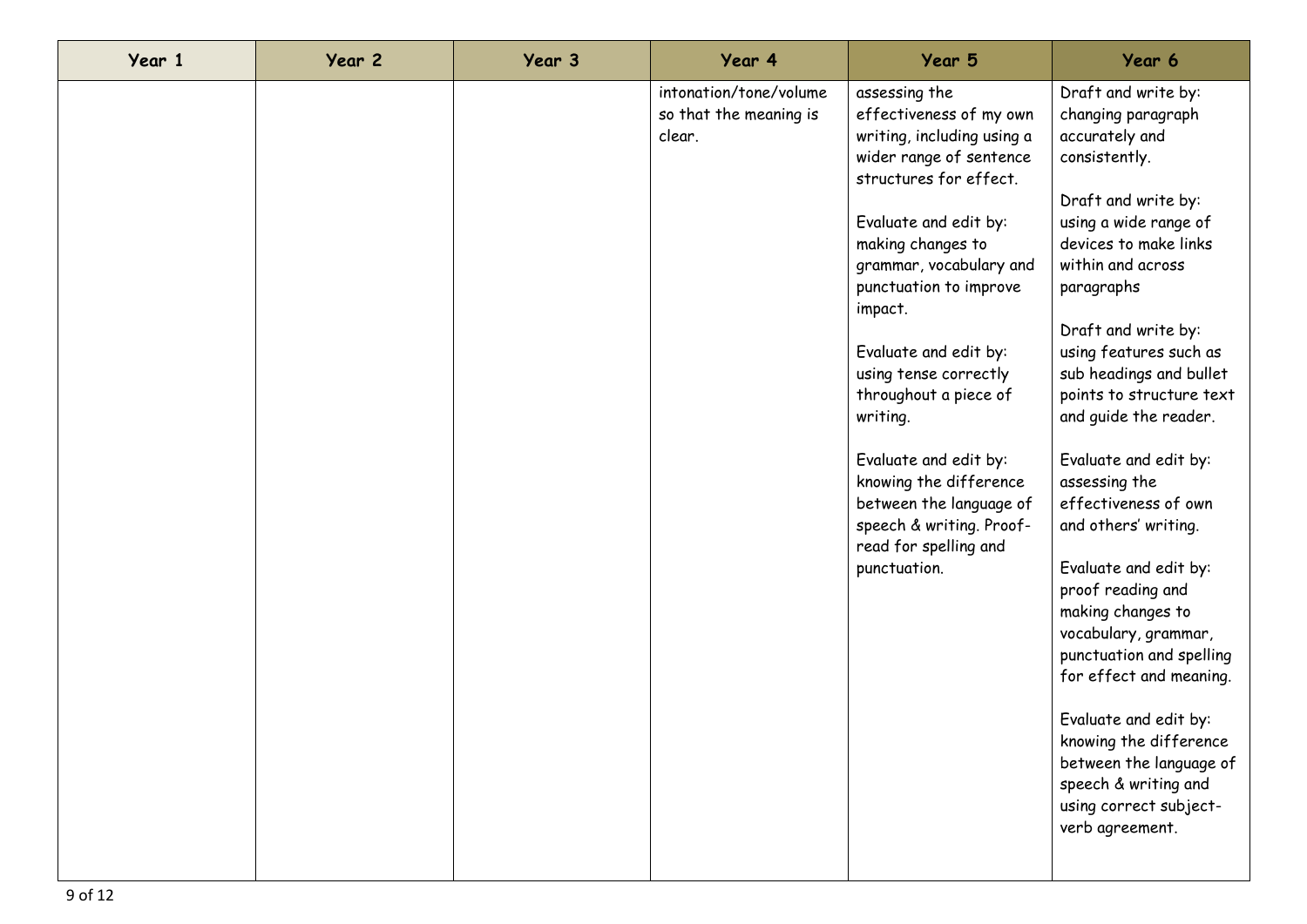| Year 1                                       | Year 2                   | Year 3                    | Year 4                    | Year 5                     | Year 6                                                                                                                                                                                                                                  |  |  |  |
|----------------------------------------------|--------------------------|---------------------------|---------------------------|----------------------------|-----------------------------------------------------------------------------------------------------------------------------------------------------------------------------------------------------------------------------------------|--|--|--|
|                                              |                          |                           |                           |                            | Perform own<br>compositions using<br>appropriate intonation,<br>volume & movement so<br>that meaning is clear.<br>Sustain a convincing<br>viewpoint throughout a<br>piece of writing (e.g.<br>authoritative or expert<br>view/opinion). |  |  |  |
| Key Skills/ Grammar, Vocabulary, Punctuation |                          |                           |                           |                            |                                                                                                                                                                                                                                         |  |  |  |
| Leave spaces between                         | Use full stops, capital  | Understand and use        | Understand, and use,      | Understand, and use,       | Understand, and use,                                                                                                                                                                                                                    |  |  |  |
| words.                                       | letters,                 | nouns, verbs, adjectives, | nouns, verbs, adjectives, | nouns, verbs, adjectives,  | nouns, verbs, adjectives,                                                                                                                                                                                                               |  |  |  |
|                                              |                          | and pronouns              | pronouns, conjunctions,   | pronouns, conjunctions,    | pronouns, conjunctions,                                                                                                                                                                                                                 |  |  |  |
| Begin to punctuate                           | Exclamation/question     | appropriately.            | adverbs and prepositions  | adverbs, prepositions and  | adverbs, prepositions                                                                                                                                                                                                                   |  |  |  |
| sentences using a capital                    | marks and commas for     |                           | appropriately.            | determiners.               | and determiners.                                                                                                                                                                                                                        |  |  |  |
| letter, full stop,                           | lists correctly.         | Recognise and use words   |                           |                            |                                                                                                                                                                                                                                         |  |  |  |
| question or exclamation                      |                          | from the same word        | Build sentences around    | Use a wide range of        | Use a wide range of                                                                                                                                                                                                                     |  |  |  |
| mark. Build a sentence                       | Build a sentence around  | families, and use         | verbs.                    | punctuation accurately     | punctuation accurately                                                                                                                                                                                                                  |  |  |  |
| around a verb.                               | a verb.                  | prefixes and suffixes to  |                           | and consistently (e.g.     | and consistently.                                                                                                                                                                                                                       |  |  |  |
|                                              |                          | change the word class.    | Choose nouns or           | question marks,            |                                                                                                                                                                                                                                         |  |  |  |
| Recognise statements,                        | Understand proper        |                           | pronouns to make my       | exclamation marks,         | Use suffixes to convert                                                                                                                                                                                                                 |  |  |  |
| questions and<br>exclamations.               | nouns and use capital    | Build sentences around    | meaning clear and avoid   | apostrophes, commas).      | from one word class to<br>another.                                                                                                                                                                                                      |  |  |  |
|                                              | letters appropriately.   | verbs.                    | repetition.               | Recognise and use          |                                                                                                                                                                                                                                         |  |  |  |
| Recognise nouns                              | Begin to use statements, | Understand which nouns    | Recognise and use         | abstract nouns (e.g. pain, | Use expanded noun                                                                                                                                                                                                                       |  |  |  |
| (singular and plural) as                     | questions, exclamations  | can be proper nouns and   | collective nouns          | laughter).                 | phrases to give                                                                                                                                                                                                                         |  |  |  |
| objects, people and                          | and commands.            | use capital letters       | appropriately (e.g.       |                            | complicated information                                                                                                                                                                                                                 |  |  |  |
| places, and use them                         |                          | appropriately.            | swarm of bees, flight of  | Use expanded noun          | concisely.                                                                                                                                                                                                                              |  |  |  |
| appropriately.                               | Begin to use expanded    |                           | stairs).                  | phrases to give            |                                                                                                                                                                                                                                         |  |  |  |
|                                              | noun phrases to          | Understand statements     |                           | complicated information    | Recognise main and                                                                                                                                                                                                                      |  |  |  |
| Use capital letters for                      | describe and specify.    | (tell), questions (ask),  | Use the determiners a,    | concisely                  | subordinate clauses, and                                                                                                                                                                                                                |  |  |  |
| names of people, places,                     |                          | exclamations (strong      | an and the appropriately. | (e.g. the dark green door  | phrases, and can use                                                                                                                                                                                                                    |  |  |  |
| days of the week and                         |                          | emotion) and commands     |                           | with crumbling bricks on   | them to construct                                                                                                                                                                                                                       |  |  |  |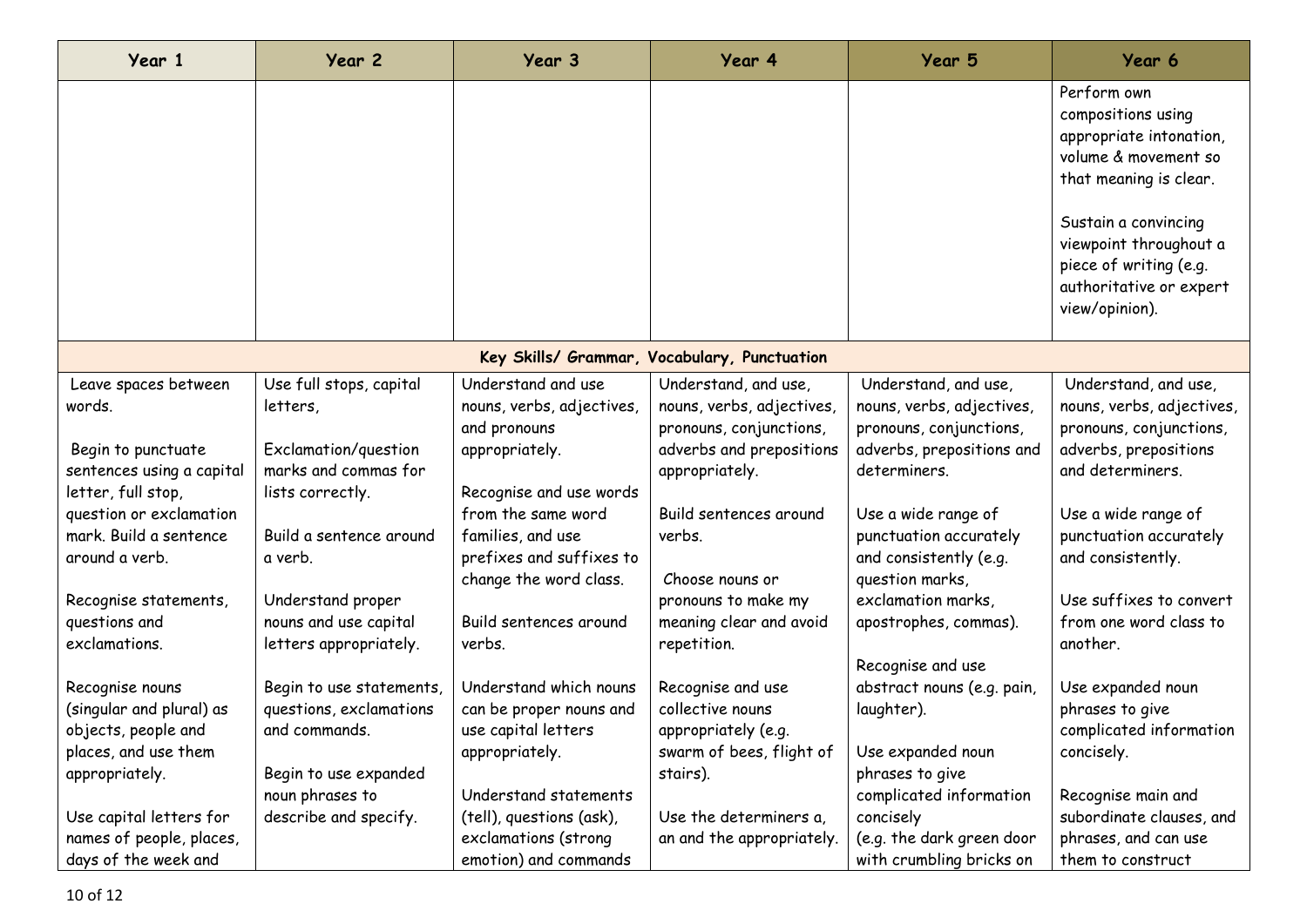| Year 1                     | Year 2                               | Year 3                   | Year 4                   | Year 5                     | Year 6                   |
|----------------------------|--------------------------------------|--------------------------|--------------------------|----------------------------|--------------------------|
| the personal pronoun I.    | Choose nouns precisely               | (instruct) and use them  |                          | either side).              | sentences in different   |
|                            | Understand and use                   | appropriately.           | Recognise numbers as     |                            | ways.                    |
| Understand the job of      | nouns, verbs and                     |                          | determiners.             | Recognise main and         |                          |
| an adjective and am        | adjectives.                          | Use a wide range of      |                          | subordinate clauses, and   | Use a range of verb      |
| beginning to use them to   |                                      | punctuation accurately   | Use a wide range of      | phrases, and can use       | forms (including the     |
| create simple noun         | Recognise when                       | and consistently.        | punctuation accurately   | them to construct          | perfect form) to develop |
| phrases.                   | adjectives do not                    |                          | and consistently         | sentences in different     | meaning and maintain     |
|                            | improve my writing.                  | Use expanded noun        |                          | ways.                      | appropriate tense        |
| Recognise and use the      |                                      | phrases to describe and  | Use a wider range of     |                            | choices.                 |
| personal pronouns I, he,   | Recognise and use                    | specify                  | conjunctions to extend a | Use commas to make my      |                          |
| she, we, they, it and you. | different pronouns                   |                          | range of sentences with  | meaning clear.             | Use modal verbs or       |
|                            | (personal, subject-                  | Use a wider range of     | more than one clause.    |                            | adverbs to show how      |
| Recognise verbs as         | object) and use them                 | conjunctions to extend a |                          | Use the perfect form of    | possible something is.   |
| action/doing words and     | appropriately.                       | range of sentences with  | Identify main and        | verbs to show time and     |                          |
| use them appropriately.    |                                      | more than one clause.    | subordinate clauses      | cause.                     | Know and follow the      |
|                            | Use suffixes to form                 |                          | accurately and           |                            | rules of Standard        |
| Recognise regular and      | nouns, adjectives and                | Use commas to mark       | consistently.            | Make the appropriate       | English.                 |
| irregular verbs (e.g.      | adverbs (eg. -ment/-                 | clauses.                 |                          | tense choices for a task   | Use passive verbs in a   |
| jump/jumped                | ness, -ful/-less, -ly).              |                          | Use commas to mark       | (e.g. simple past, past    | sentence.                |
| take/take.).               |                                      | Begin to identify main   | clauses.                 | progressive).              |                          |
|                            | Begin to join clauses                | and subordinate clauses. |                          |                            | Use direct and reported  |
| Write in the past and      | using a wider range of               |                          | Use powerful verbs to    | Use modal verbs or         | speech accurately and    |
| the present tense.         | conjunctions if, as,                 | Use the perfect form of  | describe.                | adverbs to show how        | consistently.            |
|                            |                                      | verbs.                   |                          | possible something is      |                          |
| Join words and clauses     | Recognise verbs as doing             |                          | Make the appropriate     | (e.g. may/could,           | Use hyphens to avoid     |
| using and, or, but, so,    | words and being words.               | Recognise and use        | tense choices for a task | nearly/definitely/always). | confusion.               |
| because.                   |                                      | different verb tenses:   | (e.g. simple past, past  |                            |                          |
|                            | Recognise a clause as an             | simple past & present,   | progressive, present     | Know and follow the rules  | Use semi-colons, colons  |
|                            | idea. The spotty dog dug             | past & present           | perfect for narrative).  | of Standard English        | or dashes between        |
|                            | a hole.                              | progressive.             |                          | (subject-verb agreement,   | clauses and a colon to   |
|                            |                                      |                          | Know and follow the      | consistency of tense,      | introduce a list.        |
|                            | Begin to use                         | Use the apostrophe for   | rules of Standard        | avoidance of slang,        |                          |
|                            | present/past tenses                  | omission and possession  | English (subject-verb    | avoidance of double        | Use ellipsis.            |
|                            | correctly and                        | (singular and regular    | agreement, consistency   | negatives, avoidance of    |                          |
|                            | consistently (including              | plural nouns).           | of tense, avoidance of   | adjectives as adverbs)     |                          |
|                            | the progressive form) I              |                          | slang, avoidance of      | Use direct and reported    | Recognise vocabulary &   |
|                            | $s$ it/ $I$ am sitting, $I$ sat/ $I$ |                          | double negatives).       | speech accurately.         | structures appropriate   |